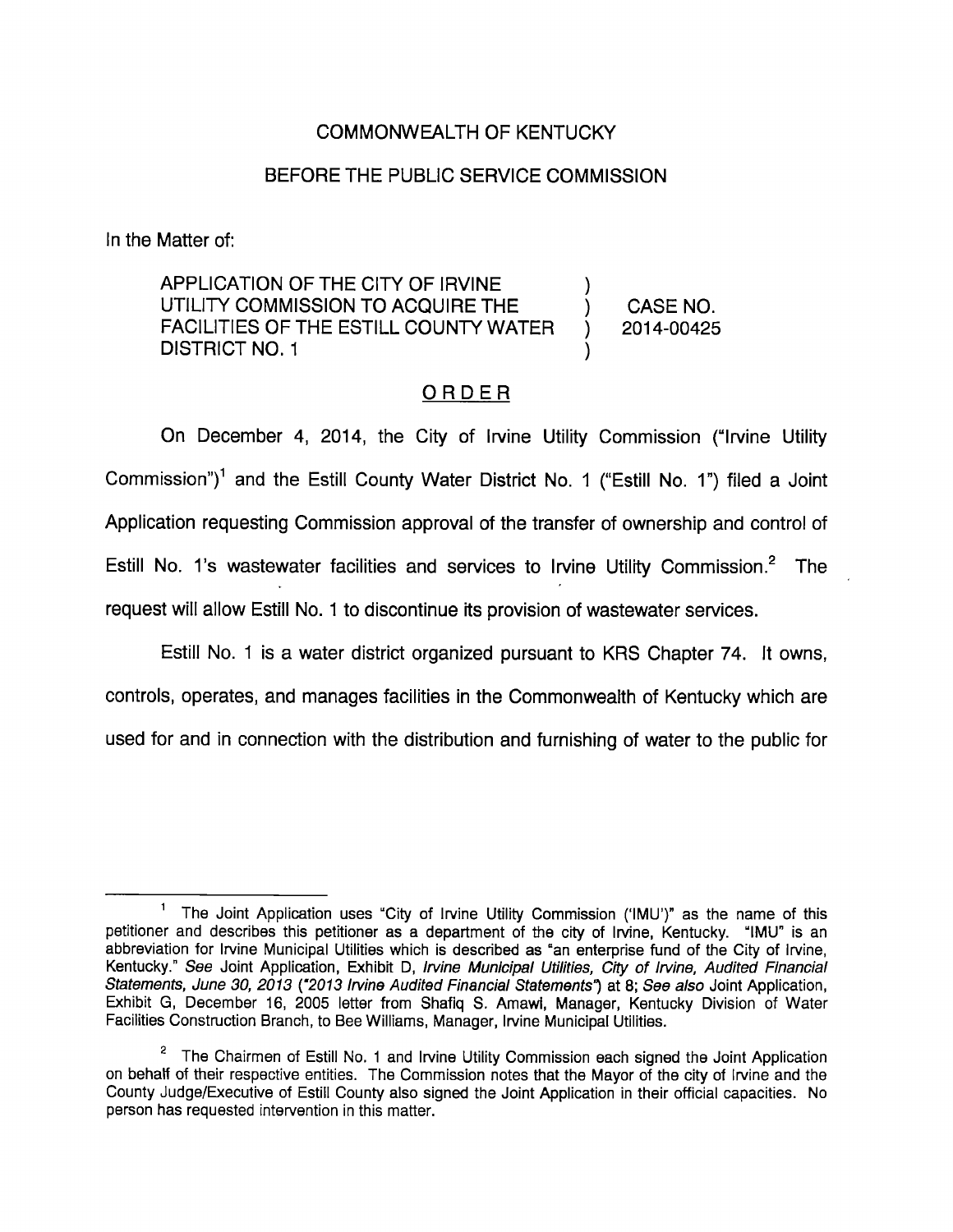compensation, and other facilities which are used for and in connection with the collection, transmission, or treatment of sewage for the public for compensation. $<sup>3</sup>$ </sup>

Estill No. 1's sewage facilities and operations serve approximately 472 customers in Estill County, Kentucky,<sup>4</sup> and its service territory generates, on average, approximately 125,000 gallons of sewage per day. $<sup>5</sup>$  As of December 31, 2012, Estill</sup> No. 1 had utility plant of \$4,546,488 and accumulated depreciation of \$2,075,974, or a net utility plant of \$2,470,514.<sup>6</sup> As of December 31, 2012, Estill No. 1 had total liabilities and other credits of \$2,756,669, which includes a negative unappropriated retained earnings amount of  $$1,297,680$ .<sup>7</sup> For the calendar year ending December 31, 2012, Estill No. 1 had utility operating revenues of \$170,791 and utility operating expenses of \$329,009, which result in a negative net operating income of \$158,218.<sup>8</sup> Estill No. 1 holds deposits collected from its wastewater customers.<sup>9</sup>

Irvine Utility Commission is a municipal utility that owns, controls, operates, and manages facilities in the Commonwealth of Kentucky which are used for and in connection with the distribution and furnishing of water to the public for compensation.

 $3$  Estill No. 1 files separate annual reports to the Public Service Commission for its water operations and sewer operations. Unless otherwise noted, all references are to Estill No. 1's sewer operations.

<sup>&</sup>lt;sup>4</sup> Annual Report of Estill County Water District No.  $1$  – Sewer Division to the Public Service Commission for the Calendar Year Ended December 31, 2012 ("2012 Annual Report") at 38.

<sup>&</sup>lt;sup>5</sup> Joint Application, Exhibit J, Affidavit of Billy F. Williams, II.

<sup>®</sup> 2012 Annual Report at 16.

 $^7$  *ld.* at 14-15.

 $^{8}$  *ld.* at 27-28.

 $9^9$  Response to Commission Staffs First Request for Information ("Staffs First Request"), Item 3.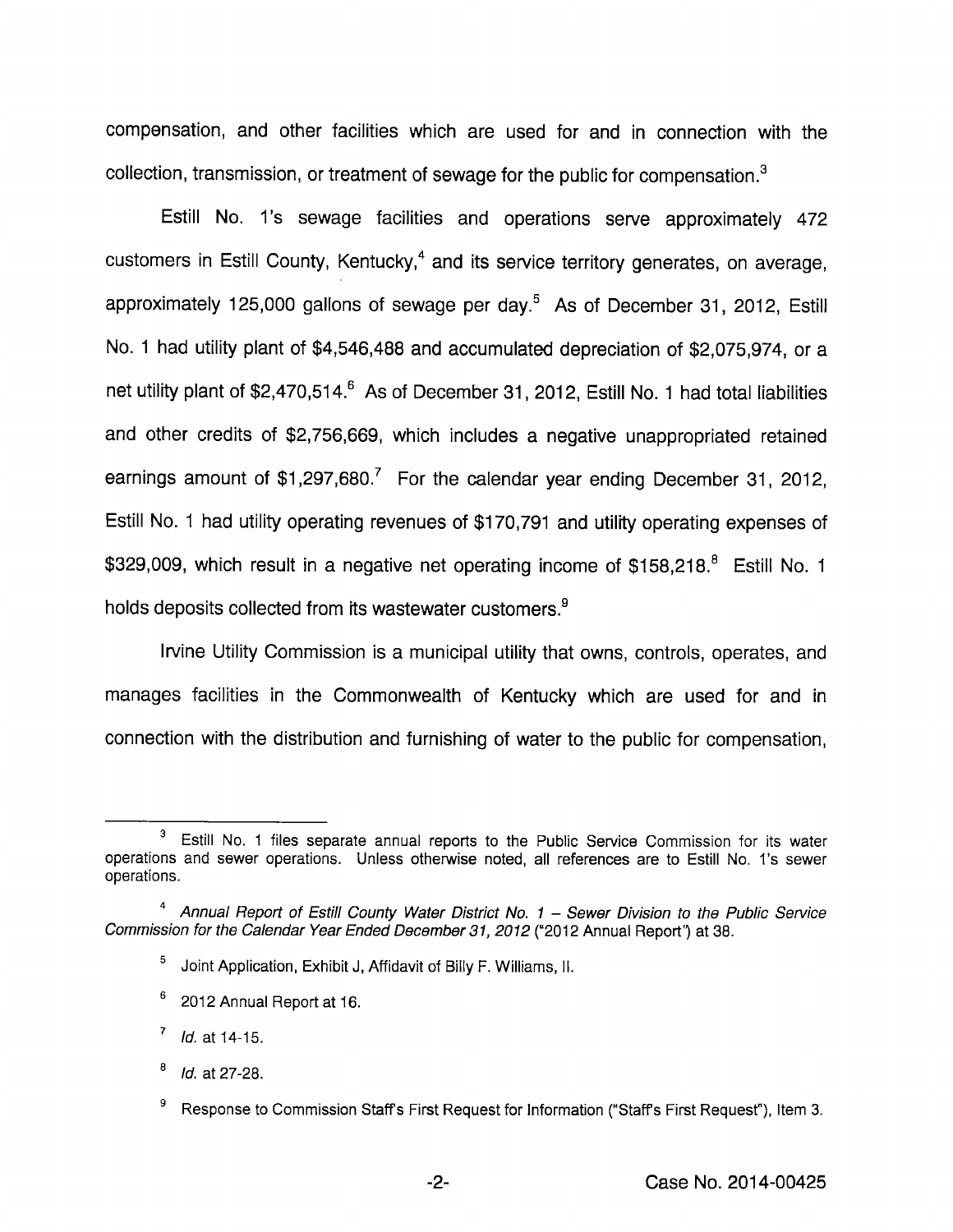and other facilities which are used for and in connection with the collection, transmission, or treatment of sewage for the public for compensation. Irvine Utility Commission's sewage facilities have a treatment capacity of two million gallons a day,<sup>10</sup> and its service territory generates, on average, approximately 608,000 gallons of sewage per day.<sup>11</sup> For the fiscal year ended June 30, 2013, Irvine Utility Commission reported total assets of \$19,582,529, total liabilities \$6,539,269, and total net assets of \$13,043,260.<sup>12</sup> For the same period, Irvine Utility Commission reported total operating revenue of \$1,884,767 and total operating expenses of \$2,012,169, which result in a negative net operating income of  $$65,791<sup>13</sup>$  For the same period, Irvine Utility Commission reported an increase in net assets of \$252,034.<sup>14</sup>

In 2005, Estill No. 1's wastewater treatment plant was operating over its rated capacity and was under an Agreed Order with the Kentucky Division of Water for failing to meeting Kentucky Pollution Discharge Elimination System ("KPDES") pollutant limits.<sup>15</sup> At that time, the Irvine Utility Commission's wastewater treatment plant was also operating over its rated capacity; however, it was in compliance with KPDES pollutant limits.<sup>16</sup> Rather than replacing or expanding both the Estill No. 1 wastewater

 $11$  *Id.* 

 $14$   $ld$ .

<sup>&</sup>lt;sup>10</sup> Joint Application, Exhibit J, Affidavit of Billy F. Williams, II.

<sup>&</sup>lt;sup>12</sup> Id., Exhibit D, 2013 Irvine Audited Financial Statements, at 5.

 $13$  *ld.* at 6.

<sup>&</sup>lt;sup>15</sup> Id., Exhibit G, Irvine Municipal Utilities, Irvine, Kentucky Regional Facilities Plan, Draft: December 2004; Final: September 2005.

 $16$  *ld.*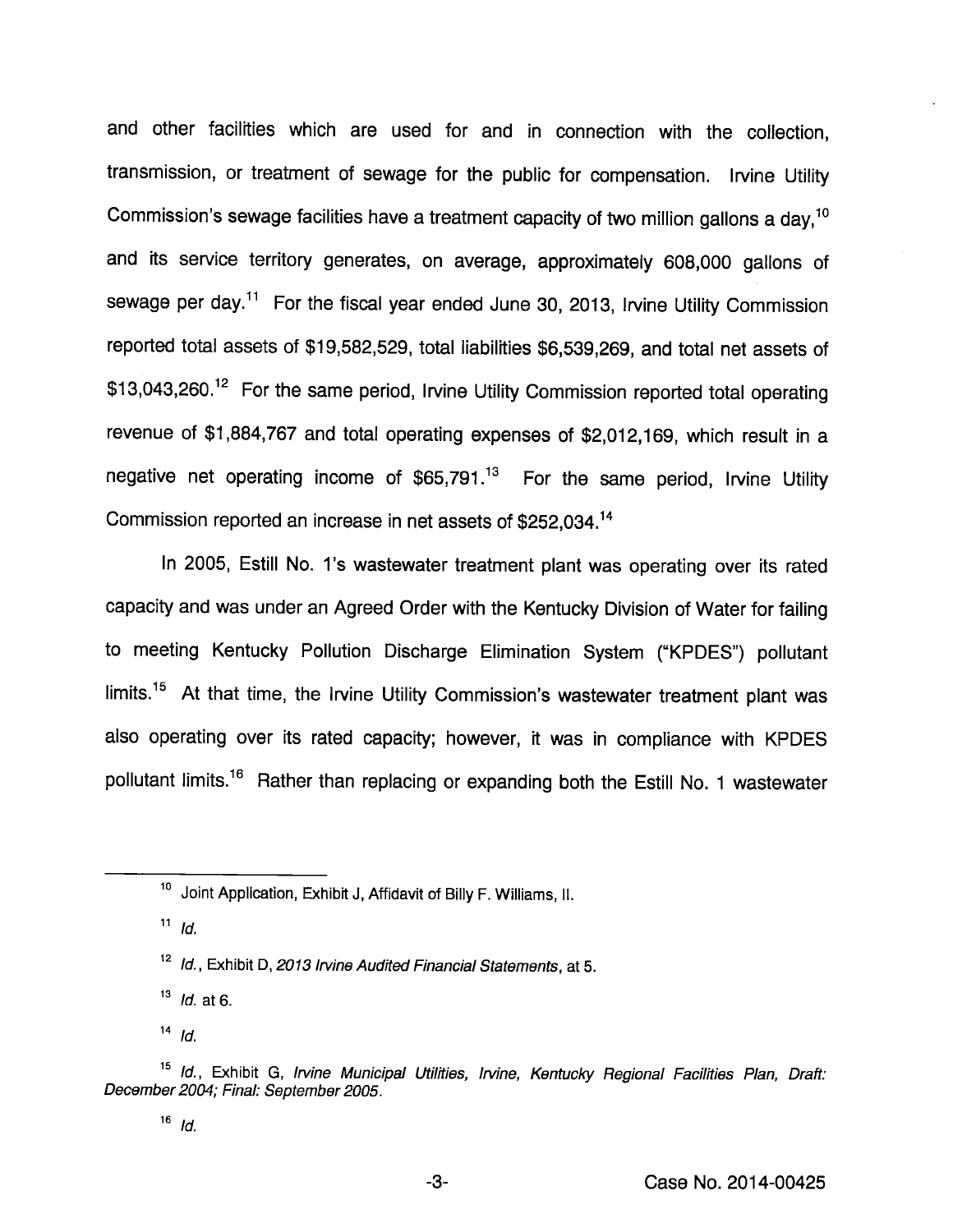treatment plant and the Irvine Utility Commission wastewater treatment plant, local city and county leaders agreed to expand the Irvine Utility Commission wastewater plant so that it would have enough capacity to treat its customers' wastewater and the wastewater from the Estill No. 1 system.<sup>17</sup> In August 2009, Estill No. 1 and the city of Irvine ("City") entered into a "Sewer Contract" concerning the construction and use of the new Irvine Utility Commission wastewater treatment plant.<sup>18</sup>

On January 29, 2014, the Kentucky Division of Water denied a Kentucky Pollution Discharge Elimination System ("KPDES") permit to Estill No.  $1^{19}$  The Kentucky Energy and Environment Cabinet ("EEC") has an enforcement action against Estill No. 1 that is pending.<sup>20</sup> The EEC has placed its enforcement action on hold, but has conditioned the hold on Estill No. 1's strict compliance with the EEC's requirements that include an approved closure plan for and proper decommissioning of Estill No. 1's wastewater treatment plant. $21$  The EEC states that if Estill No. 1 complies with the EEC's requirements, then no penalty will be sought and the enforcement case against Estill No. 1 will be dismissed.<sup>22</sup>

On September 15, 2014, Estill No. 1, Estill County, Kentucky, through its Fiscal Court ("County"), the City, and Irvine Utility Commission entered into a Memorandum

 $17$  Id.

<sup>&</sup>lt;sup>18</sup> Id., Exhibit A, Memorandum Settlement Agreement, at 2.

<sup>&</sup>lt;sup>19</sup> Id., Exhibit E, Jan. 29, 2014 letter from Peter T. Goodman, Acting Director, Kentucky Division of Water to Dwight Richardson.

<sup>&</sup>lt;sup>20</sup> Response to Staff's First Request, Item 7 and the attachment, Oct. 17, 2014 letter from Anna K. Girard, attorney. Energyand Environment Cabinet, to Larry R. Anderson.

 $^{21}$  Id.

 $^{22}$  Id.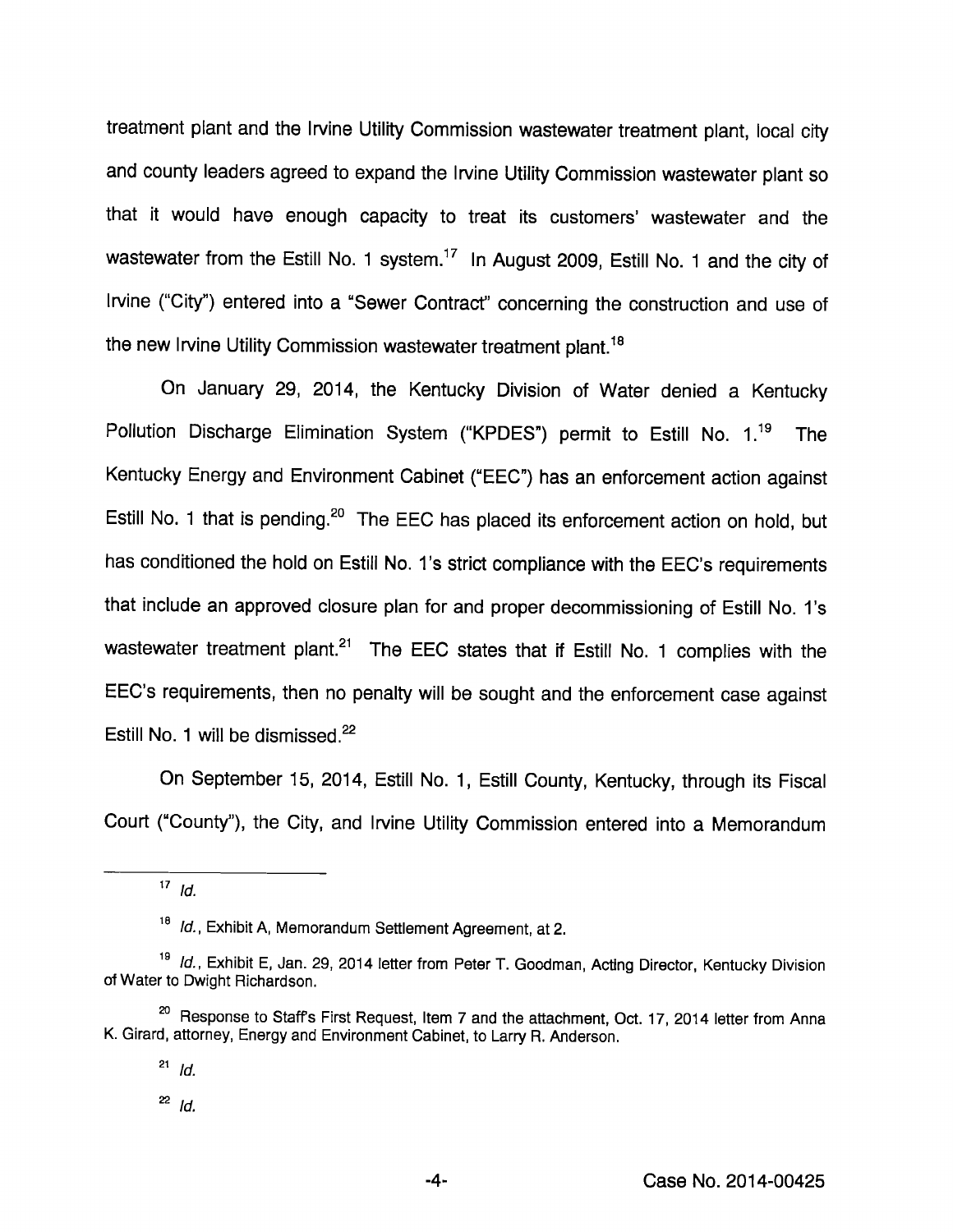Settlement Agreement ("Agreement").<sup>23</sup> The Agreement states that "the City and County have adopted a 2005 Regional Facilities Plan, approved by the Commonwealth of Kentucky, Division of Water, in which the City and the County agree to the joint resolution of their respective inadequate wastewater treatment facilities operating, at that time, beyond capacity and in violation of various State and Federal parameters...."<sup>24</sup>

The Agreement states that "subsequent to the date of adoption of the 2005 Regional Facilities Plan (the 'Plan'), the District [Estill No. 1], the County, the City and IMU [Irvine Utility Commission], on June 6, 2007, executed a certain Memorandum of Agreement whereby the parties agreed to pursue construction of a new City wastewater treatment facility to be owned and operated by the City and IMU and to which the District's wastewater flow would be diverted through the District's collection system and new pump stations.

The Agreement states that Estill No. 1 and the City entered into a "Sewer Contract" and that disputes arose between Estill No. 1 and the City and Irvine Utility Commission "conceming the fees to be paid by the District to IMU for use of the new wastewater treatment plant and the District's ultimate responsibility to divert its wastewater to the new facility" after the new wastewater facility commenced operation. $26$ 

<sup>&</sup>lt;sup>23</sup> Joint Application, Exhibit A, Memorandum Settlement Agreement.

 $^{24}$  *Id.* at 1.

 $^{25}$  *ld.* at 1.

 $^{26}$  *Id.* at 2.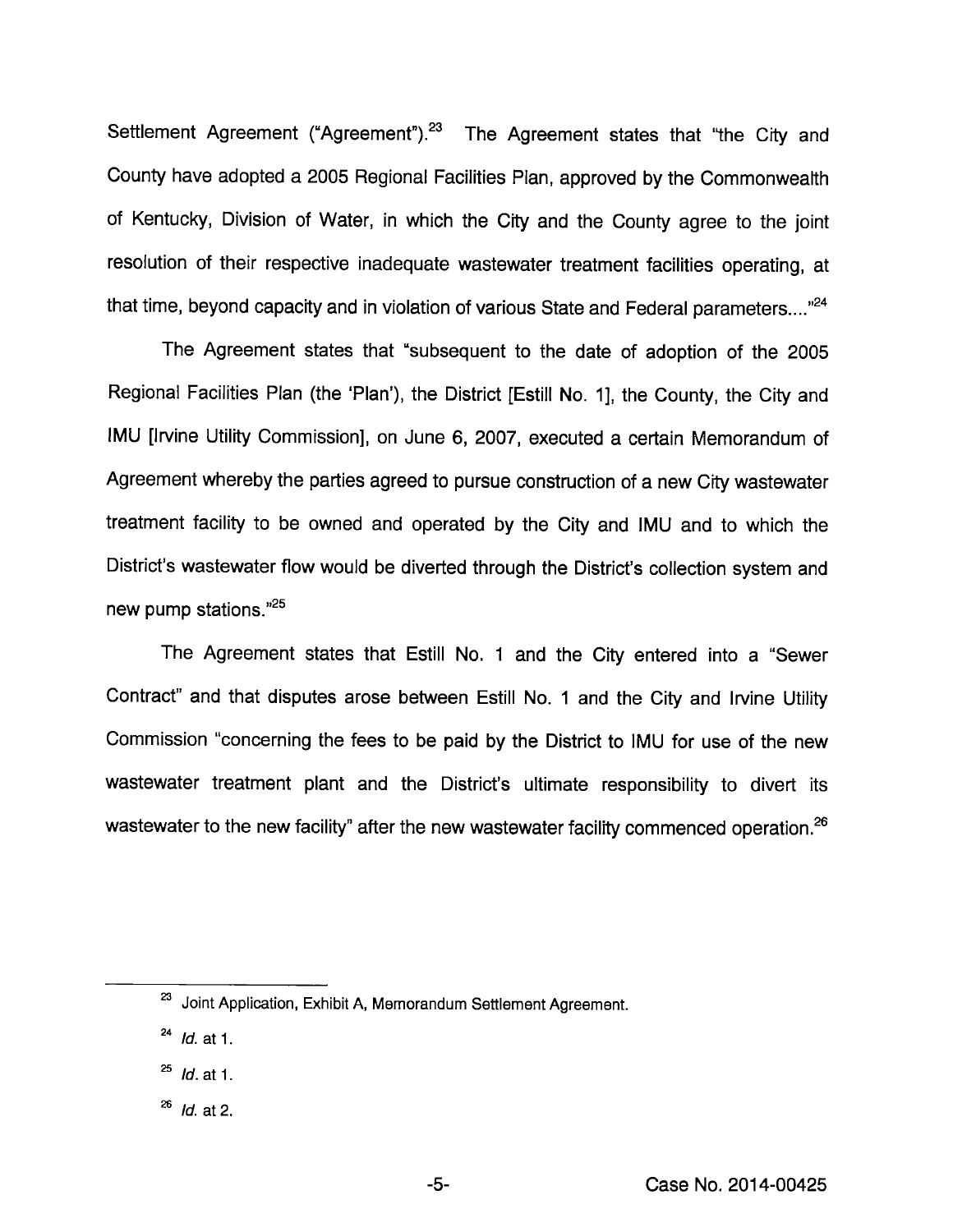The Agreement states that "in order to resolve the dispute, the City of Irvine has instituted litigation in the Estill Circuit Court, being Civil Action Number 14-CI-21, styled The City of Irvine Utility Commission v. Estill County Water District No. 1.<sup>"27</sup> Pursuant to the terms of the Agreement, Estill No. 1 is to transfer its wastewater operations including certain property, facilities, customers, records, and rights to Irvine Utility Commission.<sup>28</sup>

Pursuant to the Agreement, Irvine Utility Commission "shall assume, agree to pay, pay, and indemnify and hold the District harmless from the outstanding balance remaining from the District to the USDA" of approximately  $$307,000.<sup>29</sup>$  Upon completion of the transfer, Irvine Utility Commission will provide wastewater treatment service to all current customers of Estill No. 1 and will have the "sole responsibility and liability for any fines, penalties, assessments, and liabilities arising out of its use and operation" of the wastewater facilities it acquires pursuant to the Agreement.<sup>30</sup> Estill No. 1 will also decommission its wastewater treatment plant and neither the City nor Irvine Utility Commission will have any liability or responsibility for the costs of decommissioning the facility.<sup>31</sup>

 $\overline{a}$  *Id.* 

 $^{28}$  Id. at 2-3. The transfer expressly excludes the real property of Estill No. 1, such as Estill No. 1's wastewater treatment plant, and also states that the transfer does not affect or alter Estill No. 1's ownership or operation of its drinking water system.

 $^{29}$  *Id.* at 4.

 $^{30}$  *Id.* at 4-5.

 $31$  *Id.* at 4.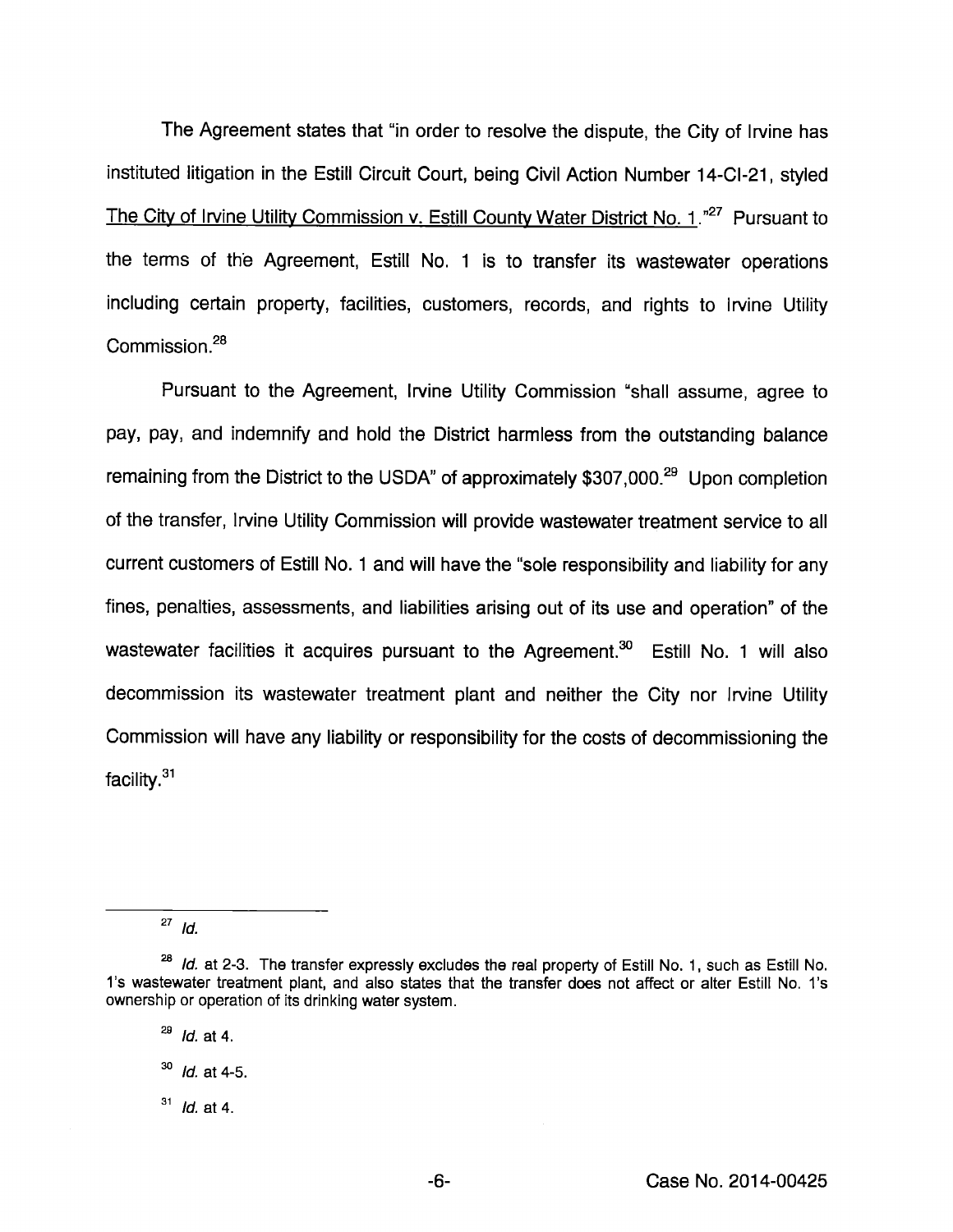Irvine Utility Commission has a two-rate system with one rate applicable for service to customers inside the city limits of Irvine and Ravenna and a second rate applicable for service to customers outside the city limits of Irvine and Ravenna.<sup>32</sup> Estill No. 1's existing customers who will be transferred to Irvine Utility Commission, and certain future customers added when the Dark Hollow and Wisemantown areas of Estill County are provided wastewater service by Irvine Utility Commission, will be charged the rate that is charged for service to customers outside the city limits of Irvine and Ravenna.<sup>33</sup> The Agreement states that if wastewater service is made to more remote areas of the county, the rates that will apply will not necessarily be the same as those applied to Estill No. 1's existing customers and the future customers in the Dark Hollow and Wisemantown areas of Estill County.<sup>34</sup>

The Agreement includes the following provisions:

To insure that rates are fair and reasonable, IMU will conduct a cost of service study as soon as feasible. Thereafter IMU will have conducted a cost of service study every five (5) years thereafter. The cost of service study will include, but be not limited to, all the elements of cost allocations, and will be conducted in accordance with general rate setting principals [sic] of the Water Environment Federation and American Water Works Association. Future rates for City residents and for residents outside the City, will be determined based upon the cost of providing such service, as determined by these periodic cost of service studies.

The parties further agree that rates shail be adjusted annually to reflect IMU's increase in costs of operation. The annual adjustment shall be equal to the lesser of three percent (3%) or the average percentage change in the Consumer Price Index for all Urban Consumers (U.S. City

 $34$  Id.

 $^{32}$  *Id.* at 5.

<sup>&</sup>lt;sup>33</sup> Id. at 5. These areas will be the first priority for new wastewater treatment service.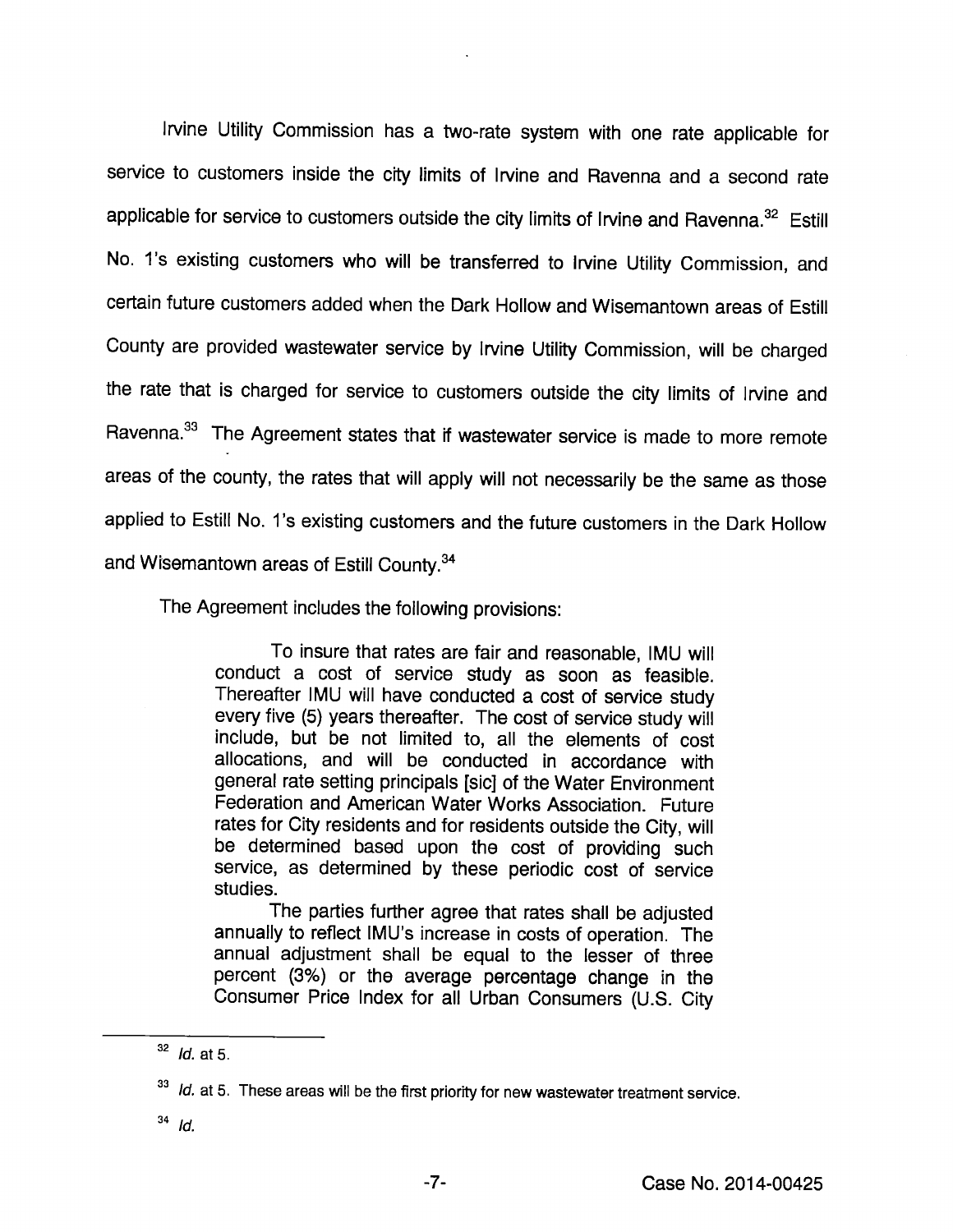Average) published by the U.S. Department of Labor, Bureau of Labor Statistics, however the annual adjustment shall never be less than zero. Such annual rate adjustments shall be uniformly applied to all IMU customers.

The cost of having performed this periodic cost of service study shali be that of IMU. IMU shall retain such engineering firm as it deems competent to perform such study and submit the name and other relevant information concerning the firm to the County. The County shall have 14 days after receipt of written notice within which to object to the firm IMU has proposed. In the event of such an objection IMU and the County shall confer and agree on the firm to be retained to perform such cost of service study. $35$ 

The Agreement is contingent upon: (1) approval of the transaction by the "Commonwealth of Kentucky, Division of Water, the Kentucky Public Service Commission, and by any other federal or state agencies having jurisdiction over the parties, to the extent such approval is required;"<sup>36</sup> (2) receiving "written assurances from such agencies of state government as are applicable that its prior activities, and those necessary for the decommissioning and closure of its existing wastewater treatment plant, shall not result in any fines, assessments, or penalties against the District;<sup>37</sup> and (3) Estill No. 1 and/or the County receiving "such assurances as they deem necessary that no grant funds previously made available to them will be required to bne [sic] repaid if this Agreement is carried out as described herein."<sup>38</sup> Estill No. 1 has yet to obtain all of the items to remove these contingencies.<sup>39</sup>

- $37$  Id.
- $^{38}$  Id.

<sup>39</sup> Response to Staff's First Request, Items 7 and 8.

 $35$  *Id.* at 5-6.

 $^{36}$  *Id.* at 8.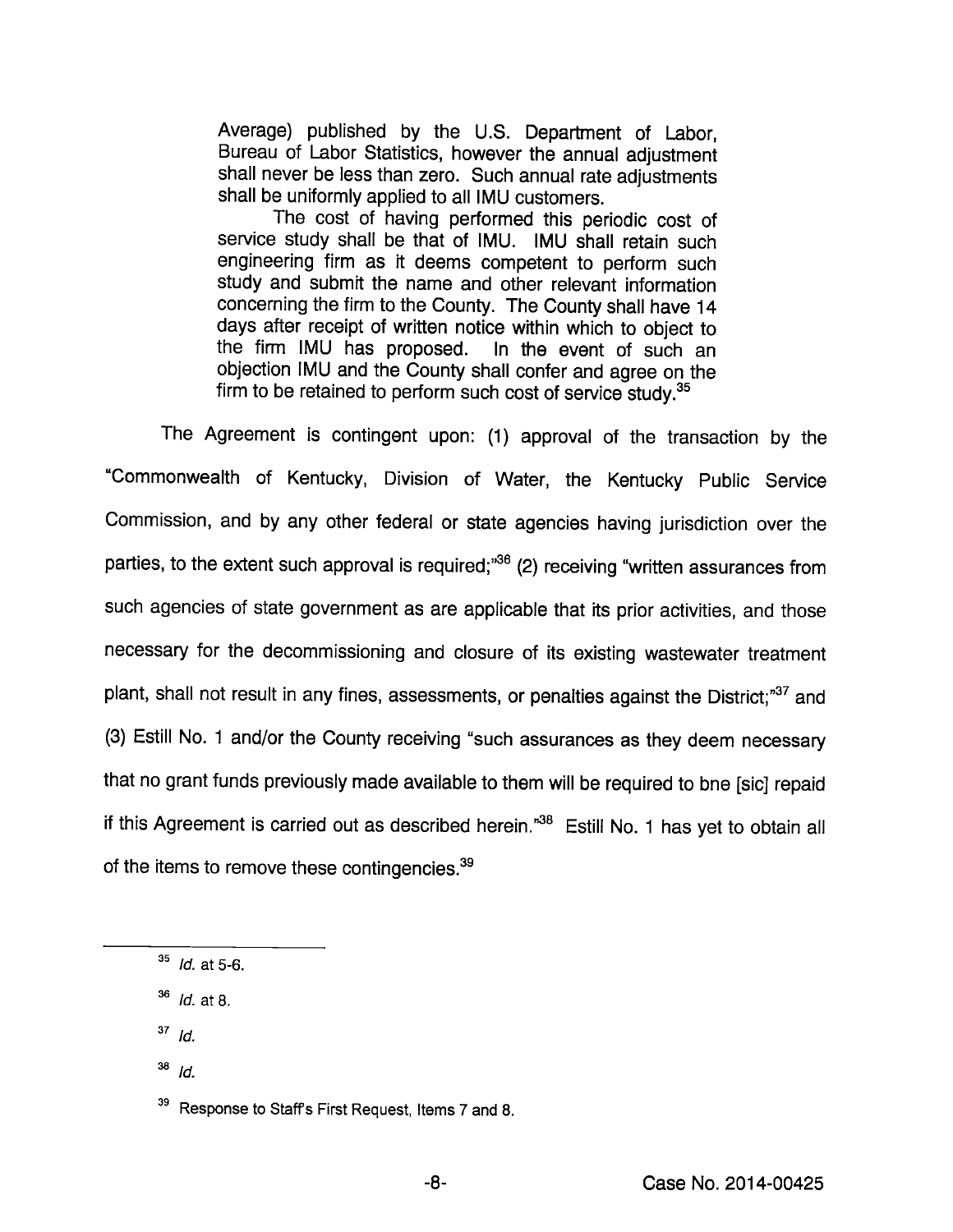The transfer will not affect or alter Estill No. 1's ownership or operation of its water distribution facilities and service.<sup>40</sup> Estill No. 1 agrees that it will not build, seek to build, or operate another wastewater treatment facility that is not in conformity with the 2005 regional facilities plan. $41$ 

Having considered the record and being otherwise sufficiently advised, the Commission finds that:

1. Estill No. 1 has wastewater facilities and operations providing service to approximately 472 wastewater customers in Estill County.

2. Estill No. 1 lacks a KPDES permit to operate a wastewater treatment plant.

3. The EEC has an enforcement action pending against Estill No. 1 with regard to Estill No. 1's wastewater facilities and operations, and the EEC is seeking the closure and decommissioning of Estill No. 1's wastewater treatment plant.

4. As a result of this transaction, Estill No. 1 will close and decommission its wastewater treatment plant and will divest itself of its remaining wastewater facilities and services through transferring them to the Irvine Utility Commission.

5. The transfer of Estill No. 1 wastewater facilities and services is consistent with the Irvine Municipal Utilities, Irvine, Kentucky, Regional Facilities Plan. Draft: December 2004; Final: September 2005, and has been reviewed and found in conformity with the Kentucky Division of Water.

6. The city of Irvine is authorized to provide utility service including the provision of wastewater service through the Irvine Utility Commission.

<sup>&</sup>lt;sup>40</sup> Joint Application, Exhibit A, Memorandum Settlement Agreement, at 3.

 $41$  *Id.* at 4.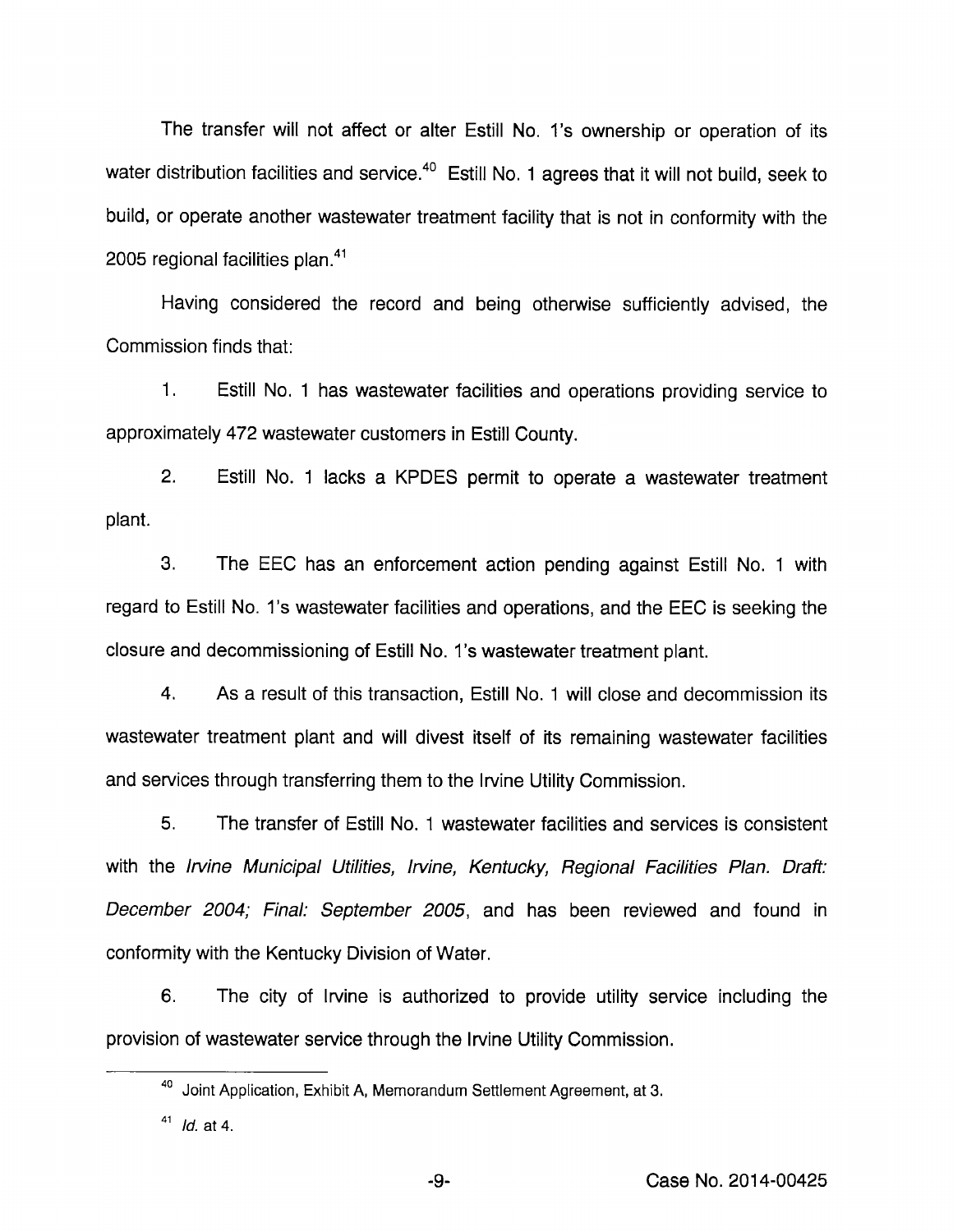7. Irvine Utility Commission's rates and service are not subject to the jurisdiction of the Public Service Commission.

8. Irvine Utility Commission has four wastewater treatment operators who have been certified by the Kentucky Division of Water. $42$ 

9. Irvine Utility Commission is authorized to operate a wastewater treatment plant, and the plant was designed for and has the capacity to serve the wastewater operations of the current Estill No. 1 wastewater service territory.

10. Irvine Utility Commission has agreed to provide wastewater treatment service to all current wastewater customers of Estill No. 1.

11. Irvine Utility Commission has agreed to make the extension of wastewater service to the Dark Hollow and Wisemantown areas of Estill County a priority.

12. Irvine Utility Commission has agreed to apply the same rate that it applies to its customers who live outside the city limits of Irvine and Ravenna to the customers that it acquires from Estill No. 1 and future customers added through the extension of service to the Dark Hollow and Wisemantown areas of Estill County.

13. Irvine Utility Commission has agreed to assume, pay, indemnify and hold Estill No. 1 harmless from the outstanding balance of approximately \$307,000 remaining from Estill No. 1 to the United States Department of Agriculture Rural Development ("Rural Development").

14. Irvine Utility Commission has agreed to have the sole responsibility and liability for any fines, penalties, assessments, and liabilities arising out of its use and operation of the wastewater facilities acquired from Estill No. 1.

<sup>42</sup> Response to Staff's First Request, Item 10.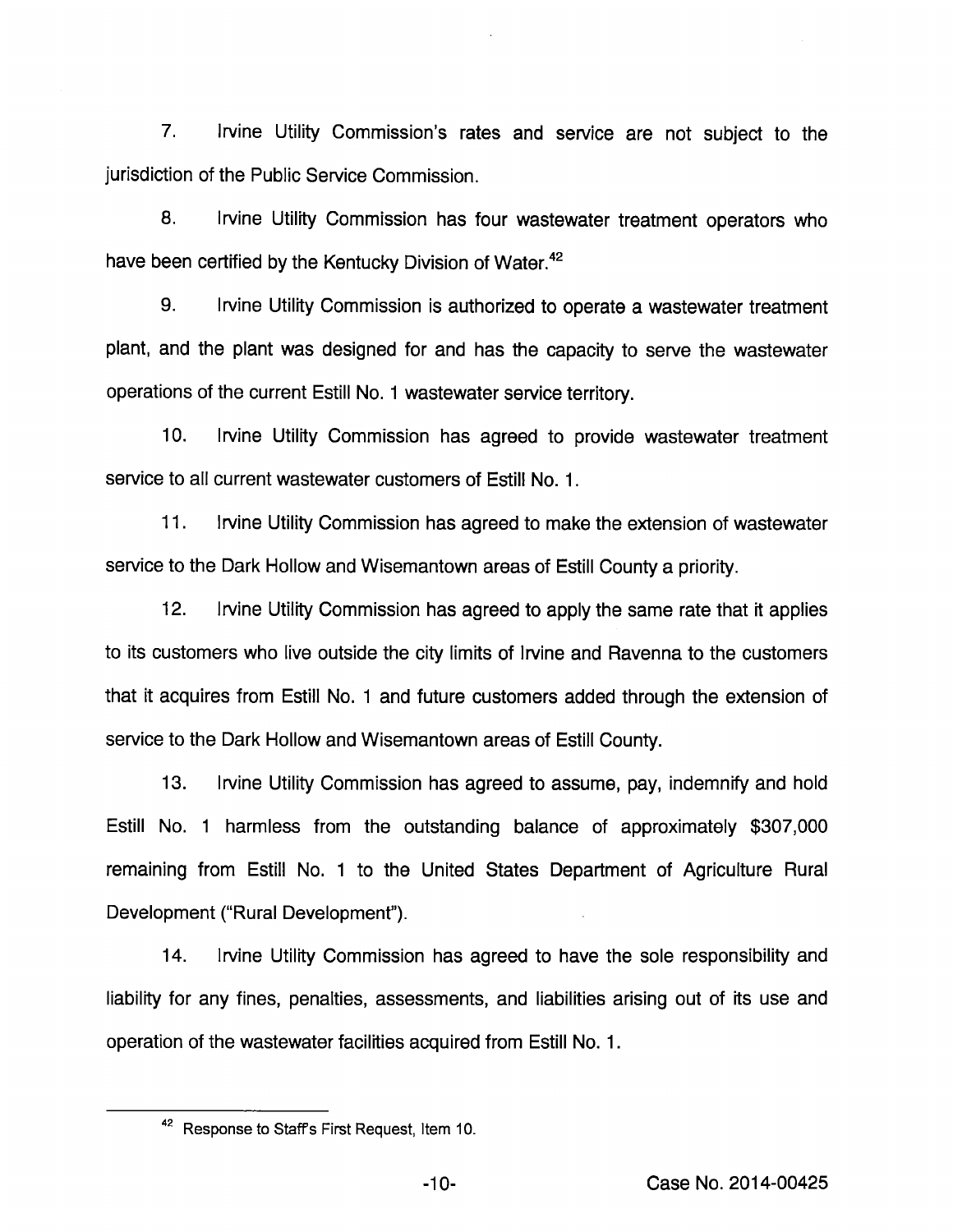15. Estill No. 1 will transfer all customer deposits coilected from wastewater customers to the Irvine Utility Commission.

16. Estill No. 1, the County, the City, and Irvine Utility Commission have entered into an agreement that requires rates that are established through use of periodic cost of service studies.

17. Estill No. 1, the County, the City, and Irvine Utility Commission agree to use an adjustment mechanism in order to annually adjust rates.

18. The transaction is contingent upon Estill No. 1 providing "written assurances from such agencies of state government as are applicable that its prior activities, and those necessary for the decommissioning and closure of its existing wastewater treatment plant, shall not result in any fines, assessments, or penalties against the District. $n43$ 

19. Estill No. 1 agrees that it will not build, seek to build, or operate another wastewater treatment facility that is not in conformity with the 2005 regional facilities plan.

## CONCLUSIONS OF LAW

1. Estill No. 1 is a public utility subject to the jurisdiction of the Public Service Commission.<sup>44</sup>

2. Irvine Utility Commission is a department of the City. The City is a "corporation" and a "person" for purposes of KRS Chapter 278.<sup>45</sup>

<sup>43</sup> Joint Application, Exhibit A, Memorandum Settlement Agreement, at 8.

<sup>&</sup>lt;sup>44</sup> KRS 278.015.

 $45$  KRS 278.010(1) and (2).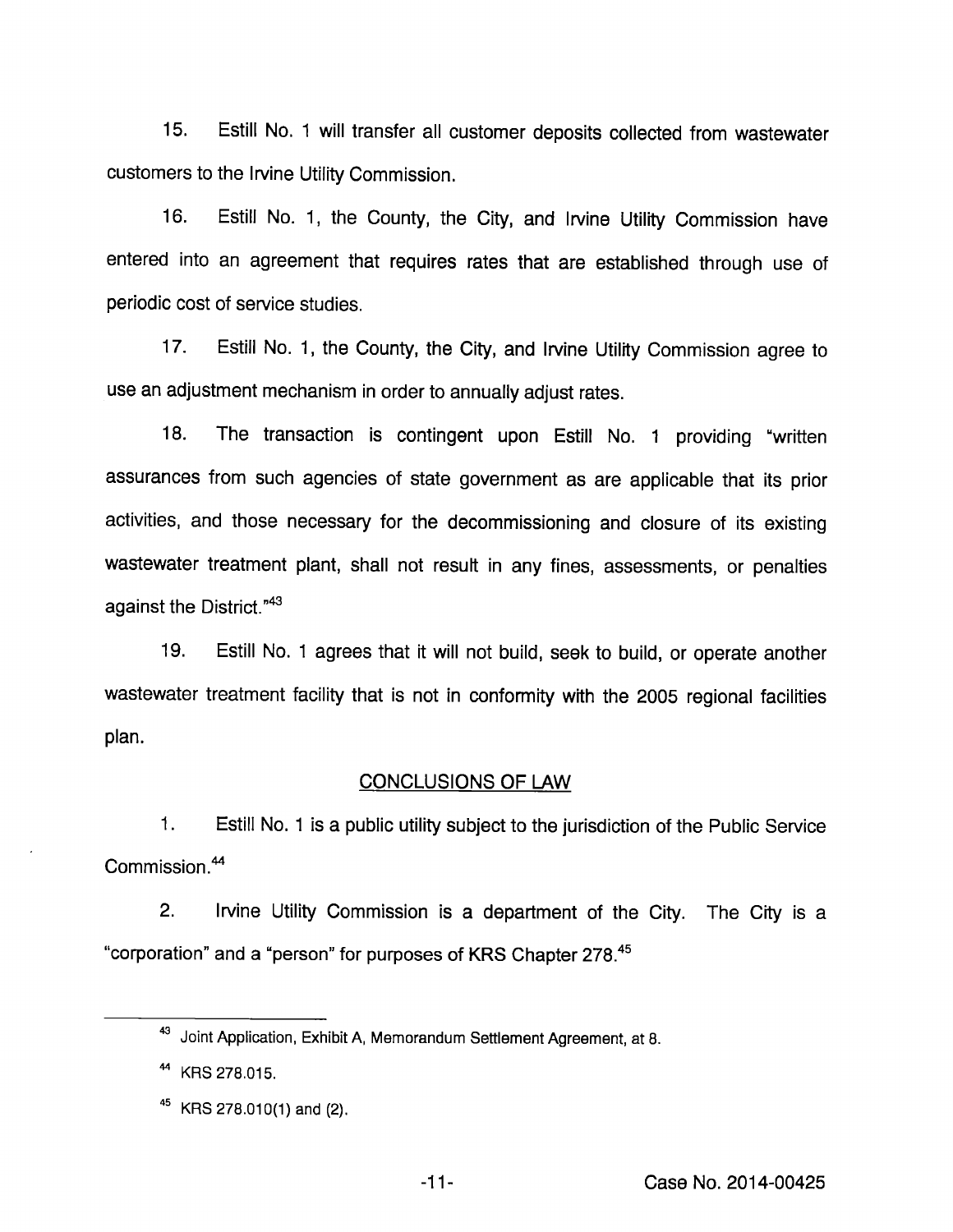3. KRS 278.020(5) states that "[njo person shall acquire or transfer ownership of, or control, or the right to control, any utility under the jurisdiction of the commission by sale of assets, transfer of stock, or othenwise, or abandon the same, without prior approval by the commission."

4. KRS 278.020(6) states that:

No individual, group, syndicate, general or limited partnership, association, corporation, joint stock company, trust, or other entity (an "acquirer"), whether or not organized under the laws of this state, shall acquire control, either directly or indirectly, of any utility furnishing utility service in this state, without having first obtained the approval of the commission.

5. The City, through the Irvine Utility Commission, has the legal authority to provide wastewater service to the area that Estill No. 1 presently serves.

6. The transfer by Estill No. 1 of its wastewater treatment facilities and services to Irvine Utility Commission is a transaction subject to the jurisdiction of the Public Service Commission and requires Commission approval.<sup>46</sup>

7. Due to its financial assets and its status as a department of the City as a municipal corporation, Irvine Utility Commission has sufficient financial integrity to ensure the continuity of utility service.

8. Irvine Utility Commission has sufficient managerial and technical ability to ensure the continuity of utility service.

9. Irvine Utility Commission has the financial, technical, and managerial abilities to provide reasonable service to the present wastewater customers of Estill No. 1.

 $46$  KRS 278.020(5) and (6).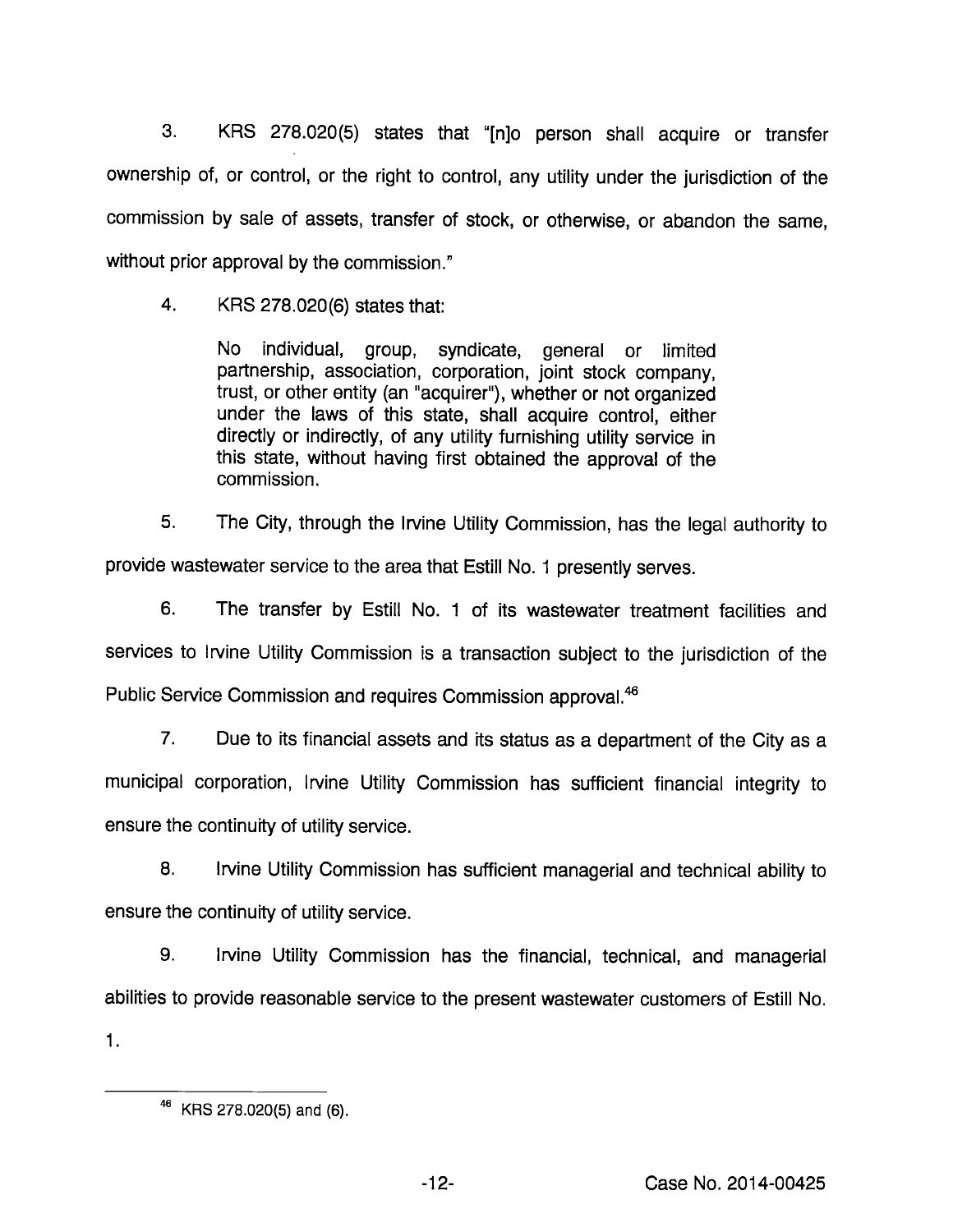10. The transfer of ownership and control of Estill No. 1's wastewater facilrties and services to Irvine Utility Commission is consistent with regional planning efforts and Estill No. 1's agreement with the Kentucky Division of Water.

11. The transfer is in accordance with the law, for a proper purpose, and is consistent with the public interest.

12. Upon completion of the proposed transaction, the provision of wastewater service to the present wastewater customers of Estill No.1 will no longer be subject to Commission jurisdiction.

IT IS THEREFORE ORDERED that:

1. The transfer of Estill No. 1's wastewater facilities, services, and customers to the City, through its Irvine Utility Commission, is approved.

2. Estill No. 1 shall be responsible for submitting to the Commission all financial and statistical reports, as described in 807 KAR 5:006, Section 4, including reports for the period in 2015 in which it owns and operates wastewater facilities.

3. Estill No. 1 and Irvine Utility Commission shall notify the Commission in writing of the transfer of assets within 10 days of the transfer's occurrence.

4. Upon the receipt of any approval described in part 14.a. of the Agreement,<sup>47</sup> Estill No. 1 and Irvine Utility Commission shall notify the Commission in writing of the approval within 10 days of the receipt and shall identify any remaining approvals necessary or state that all approvals have been obtained.

<sup>47</sup> Joint Application, Exhibit A, Memorandum Settlement Agreement, at 8.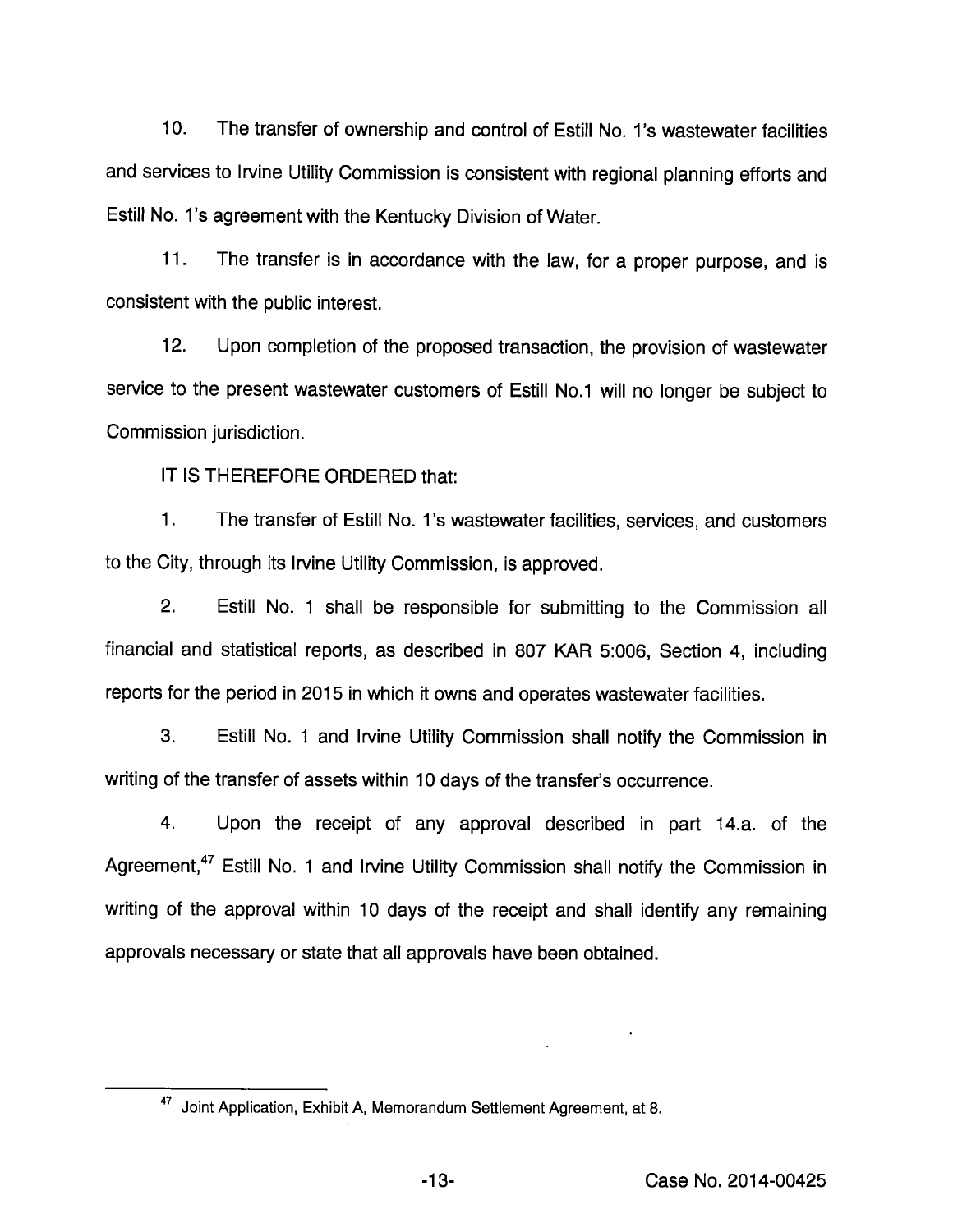5. Upon the receipt of any written assurance described in part 14.b of the Agreement,<sup>48</sup> Estill No. 1 and Irvine Utility Commission shall notify the Commission in writing of the written assurance within 10 days of the receipt and shall identify any remaining assurances necessary or state that all assurances have been obtained.

6. Upon the receipt of any assurance described in part 14.c. of the Agreement,<sup>49</sup> Estill No. 1 and Irvine Utility Commission shall notify the Commission in writing of the assurance within 10 days of the receipt and shall identify any remaining assurances necessary or state that all assurances have been obtained.

7. Estill No. 1 and Irvine Utility Commission shall notify the Commission in writing of any satisfaction or release from liability relating to Estill No. 1's indebtedness held by Rural Development within 10 days of the satisfaction or release.

8. Sixty days from the date of this Order, and every 60 days thereafter, Estill No. 1 shall file with the Commission a report on the status of its efforts to complete the transfer of its wastewater facilities.

9. Any documents filed pursuant to ordering paragraphs 3, 4, 5, 6, 7, and 8 shall reference this case number and shall be retained in the Estill No. 1's general correspondence file.

10. The Executive Director is delegated authority to grant reasonable extensions of time for the filing of any documents required by this Order upon a showing of good cause for such extension.

11. This case shall be closed and removed from the Commission's docket.

 $^{48}$  Id.

 $49$   $ld.$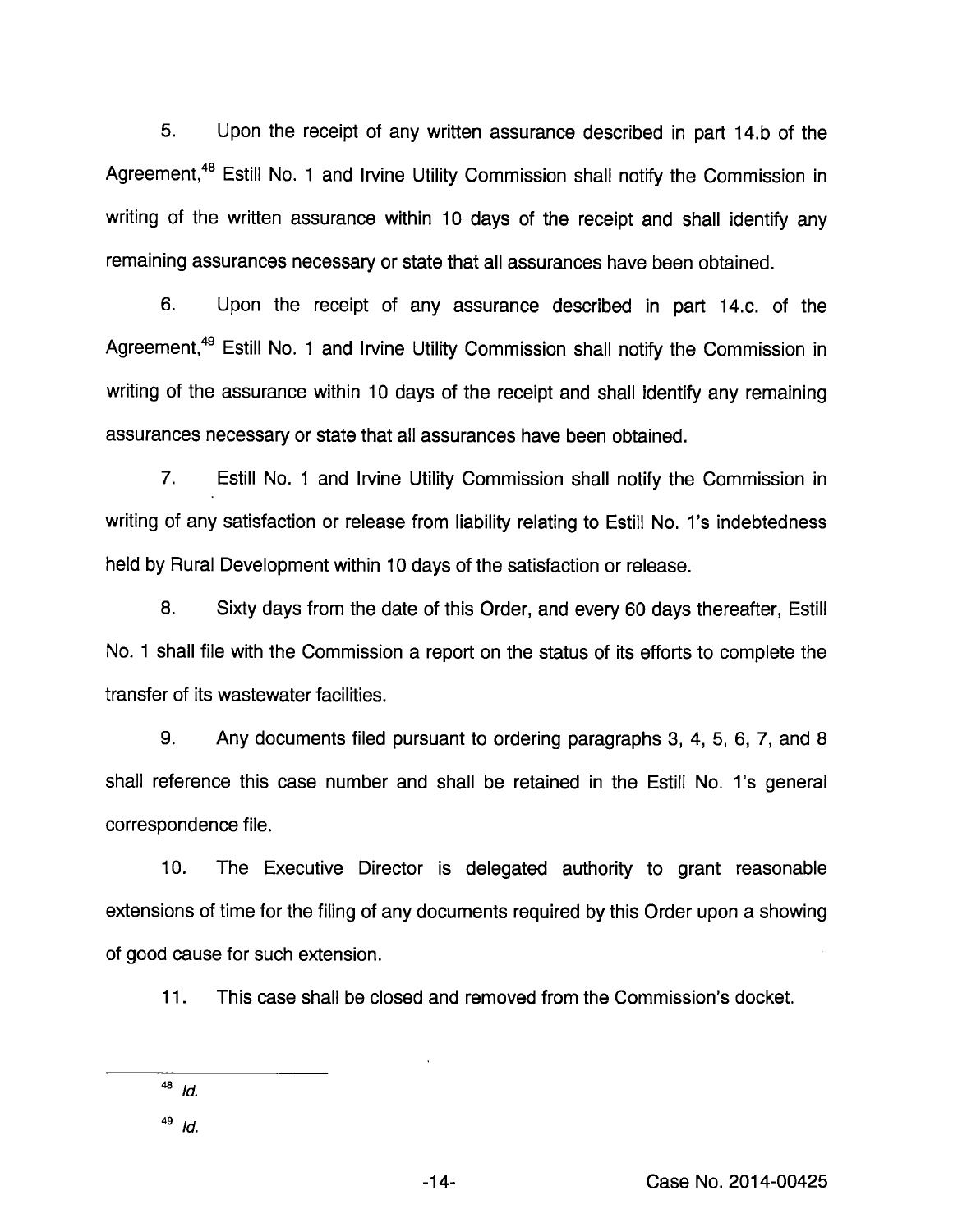By the Commission ENTERED FEB 13 2015 KENTUCKY PUBLIC SERVICE COMMISSION

ATTEST:

Carry D. Duenwed<br>Executive Director

Case No. 2014-00425

 $\Delta$